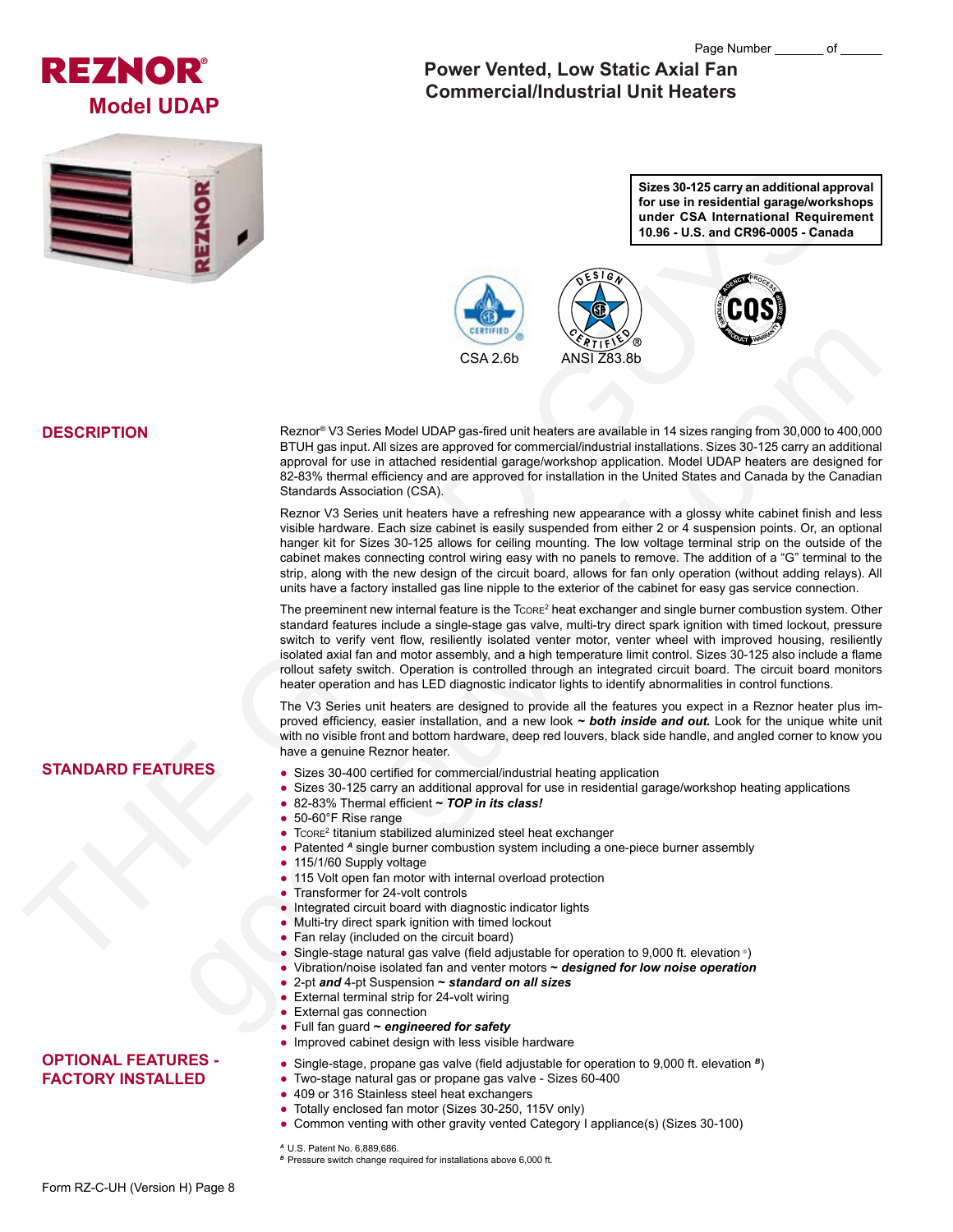## **OPTIONAL FEATURES - FIELD INSTALLED**

- Vent cap
- Thermostat
- Thermostat guard with locking cover
- Vertical louvers
- Downturn nozzle kits
- Gas conversion kits (natural and propane)
- Primary/secondary controls for zoning up to six units
- Ceiling suspension kit Sizes 30-125
- Hanger kits for 1" pipe
- Stepdown transformer (for 208/115, 230/115 or 460/115 supply voltage)
- Manual shutoff valves

#### **TECHNICAL DATA**

|                                                                                                                                                                                                                                                                                                                                                                                                                                                                          |                             | 30              | 45         | 60         | 75         | 100            | 125                     | 150        | 175        | 200         | 225        |             |                                                                                                                                                                                                                                                                                                                                                                                                                                                                                                                                                  |                                                                                                       |
|--------------------------------------------------------------------------------------------------------------------------------------------------------------------------------------------------------------------------------------------------------------------------------------------------------------------------------------------------------------------------------------------------------------------------------------------------------------------------|-----------------------------|-----------------|------------|------------|------------|----------------|-------------------------|------------|------------|-------------|------------|-------------|--------------------------------------------------------------------------------------------------------------------------------------------------------------------------------------------------------------------------------------------------------------------------------------------------------------------------------------------------------------------------------------------------------------------------------------------------------------------------------------------------------------------------------------------------|-------------------------------------------------------------------------------------------------------|
|                                                                                                                                                                                                                                                                                                                                                                                                                                                                          | <b>BTUH</b>                 | 30,000          | 45,000     | 60,000     | 75,000     | 105,000        | 120,000                 | 150,000    | 175,000    | 200,000     | 225,000    | 250,000     |                                                                                                                                                                                                                                                                                                                                                                                                                                                                                                                                                  |                                                                                                       |
|                                                                                                                                                                                                                                                                                                                                                                                                                                                                          | kw/h                        | 8.8             | 13.2       | 17.6       | 22.0       | 30.8           | 35.2                    | 43.9       | 51.2       | 58.6        | 65.9       | 73.2        | 87.8                                                                                                                                                                                                                                                                                                                                                                                                                                                                                                                                             | 102.5                                                                                                 |
| Thermal Efficiency (%)                                                                                                                                                                                                                                                                                                                                                                                                                                                   |                             | 82              | 83         | 83         | 83         | 83             | 83                      | 83         | 83         | 83          | 83         | 83          | 83                                                                                                                                                                                                                                                                                                                                                                                                                                                                                                                                               | 83                                                                                                    |
| <b>Output Heating</b>                                                                                                                                                                                                                                                                                                                                                                                                                                                    | <b>BTUH</b>                 | 24,600          | 37,350     | 49,800     | 62,250     | 87,150         | 99,600                  | 124,500    | 145,250    | 166,000     | 186,750    | 207,500     | 249,000                                                                                                                                                                                                                                                                                                                                                                                                                                                                                                                                          |                                                                                                       |
| Capacity <sup>c</sup>                                                                                                                                                                                                                                                                                                                                                                                                                                                    | kw/h                        | 7.2             | 11.0       | 14.6       | 18.3       | 25.6           | 29.2                    | 36.4       | 42.5       | 48.6        | 54.7       | 60.8        | 72.9                                                                                                                                                                                                                                                                                                                                                                                                                                                                                                                                             | 85.1                                                                                                  |
| <b>TECHNICAL DATA</b><br>Model UDAP<br><b>Size</b><br>Input Heating Capacity<br>Gas Connection<br>(inches) $P$<br>Vent Connection Size <sup>E</sup> (inches<br>diameter)<br>Control Amps (24 volt)<br>Full Load Amps (115 volt)<br>(115V) F<br>(watts)<br>$(^{\circ}F)$<br>Air Volume<br>Discharge Air Opening<br>Area<br><b>Output Velocity</b><br>Fan Motor HP <sup>e</sup><br>Fan Motor RPM<br>Sound Level<br>Approximate Net<br>Weight<br>Approximate Ship<br>Weight | Natural                     | 1/2             | 1/2        | 1/2        | 1/2        | 1/2            | 1/2                     | 1/2        | 1/2        | 1/2         | 3/4        | 3/4         |                                                                                                                                                                                                                                                                                                                                                                                                                                                                                                                                                  |                                                                                                       |
|                                                                                                                                                                                                                                                                                                                                                                                                                                                                          | Propane                     | 1/2             | 1/2        | 1/2        | 1/2        | 1/2            | 1/2                     | 1/2        | 1/2        | 1/2         | 3/4        |             |                                                                                                                                                                                                                                                                                                                                                                                                                                                                                                                                                  |                                                                                                       |
|                                                                                                                                                                                                                                                                                                                                                                                                                                                                          |                             | 4               | 4          | 4          | 4          | $\overline{4}$ | 4                       | 5          | 5          | 5           | 5          | $5^{\circ}$ | 6                                                                                                                                                                                                                                                                                                                                                                                                                                                                                                                                                | 6                                                                                                     |
|                                                                                                                                                                                                                                                                                                                                                                                                                                                                          |                             | 1.0             | 1.0        | 1.0        | 1.0        | 1.0            | 1.0                     | 1.0        | 1.0        | 1.0         | 1.0        |             |                                                                                                                                                                                                                                                                                                                                                                                                                                                                                                                                                  |                                                                                                       |
|                                                                                                                                                                                                                                                                                                                                                                                                                                                                          |                             | 1.9             | 2.4        | 2.4        | 3.3        | 3.9            | 5.1                     | 3.8        | 3.8        | 4.6         | 7.5        |             |                                                                                                                                                                                                                                                                                                                                                                                                                                                                                                                                                  |                                                                                                       |
| Maximum Over Current Protection                                                                                                                                                                                                                                                                                                                                                                                                                                          |                             | 15              | 15         | 15         | 15         | 15             | 15                      | 15         | 15         | 15          | 15         | 15          | 20                                                                                                                                                                                                                                                                                                                                                                                                                                                                                                                                               | 20                                                                                                    |
| Normal Power Consumption                                                                                                                                                                                                                                                                                                                                                                                                                                                 |                             | 109             | 155        | 155        | 217        | 276            | 354                     | 392        | 392        | 491         | 747        | 747         | 1086                                                                                                                                                                                                                                                                                                                                                                                                                                                                                                                                             | 1086                                                                                                  |
| Discharge Air Temperature Rise                                                                                                                                                                                                                                                                                                                                                                                                                                           |                             | 50              | 55         | 60         | 60         | 60             | 60                      | 60         | 60         | 60          | 60         | 60          | 60                                                                                                                                                                                                                                                                                                                                                                                                                                                                                                                                               | 60                                                                                                    |
|                                                                                                                                                                                                                                                                                                                                                                                                                                                                          | <b>CFM</b>                  | 456             | 629        | 769        | 961        | 1345           | 1537                    | 1921       | 2242       | 2562        | 2882       | 3202        | 3843                                                                                                                                                                                                                                                                                                                                                                                                                                                                                                                                             | 4483                                                                                                  |
|                                                                                                                                                                                                                                                                                                                                                                                                                                                                          | $M^3/minute$                | 12.9            | 17.8       | 21.8       | 27.5       | 36.7           | 45.9                    | 54.4       | 63.5       | 72.5        | 81.6       |             |                                                                                                                                                                                                                                                                                                                                                                                                                                                                                                                                                  |                                                                                                       |
|                                                                                                                                                                                                                                                                                                                                                                                                                                                                          | $\mathrm{ft}^2$             | 0.96            | 0.96       | 1.25       | 1.25       | 2.01           | 2.01                    | 2.56       | 2.56       | 2.56        | 3.51       |             |                                                                                                                                                                                                                                                                                                                                                                                                                                                                                                                                                  |                                                                                                       |
|                                                                                                                                                                                                                                                                                                                                                                                                                                                                          | M <sup>2</sup>              | 0.09            | 0.09       | 0.12       | 0.12       | 0.19           | 0.19                    | 0.24       | 0.24       | 0.24        | 0.33       |             |                                                                                                                                                                                                                                                                                                                                                                                                                                                                                                                                                  |                                                                                                       |
|                                                                                                                                                                                                                                                                                                                                                                                                                                                                          | <b>FPM</b><br>M/minute      | 475<br>145      | 656<br>200 | 616<br>188 | 770<br>238 | 668<br>196     | 763<br>$\overline{245}$ | 752<br>229 | 877<br>267 | 1003<br>306 | 820<br>250 |             | 1.0<br>1.0<br>1.0<br>7.5<br>11.0<br>11.0<br>90.7<br>108.8<br>126.9<br>3.51<br>4.79<br>4.79<br>0.33<br>0.45<br>0.45<br>911<br>802<br>936<br>278<br>244<br>285                                                                                                                                                                                                                                                                                                                                                                                     |                                                                                                       |
|                                                                                                                                                                                                                                                                                                                                                                                                                                                                          | Open                        | 0.02            | 0.03       | 0.03       | 0.06       | 1/30           | $1/20$                  | 1/6        | 1/6        | 1/6         | 1/4        |             |                                                                                                                                                                                                                                                                                                                                                                                                                                                                                                                                                  | 350<br>350,000<br>290,500<br>3/4<br>3/4<br>1/2<br>1/2<br>1050<br>24<br>61<br>294<br>133<br>346<br>157 |
|                                                                                                                                                                                                                                                                                                                                                                                                                                                                          | Enclosed                    | 0.06            | 0.06       | 0.06       | 0.06       | 1/4            | 1/4                     | 1/4        | 1/4        | 1/4         | 1/4        |             |                                                                                                                                                                                                                                                                                                                                                                                                                                                                                                                                                  |                                                                                                       |
|                                                                                                                                                                                                                                                                                                                                                                                                                                                                          |                             | 1550            | 1550       | 1550       | 1550       | 1050           | 1050                    | 1050       | 1050       | 1050        | 1050       | 1050        |                                                                                                                                                                                                                                                                                                                                                                                                                                                                                                                                                  |                                                                                                       |
| Fan Diameter (inches)                                                                                                                                                                                                                                                                                                                                                                                                                                                    |                             | 10              | 10         | 12         | 12         | 16             | 16                      | 18         | 18         | 18          | 20         | 20          | 24                                                                                                                                                                                                                                                                                                                                                                                                                                                                                                                                               |                                                                                                       |
|                                                                                                                                                                                                                                                                                                                                                                                                                                                                          | dba $@$<br>15 <sub>ft</sub> | 40              | 40         | 40         | 49         | 54             | 55                      | 51         | 52         | 53          | 56         | 56          | 59                                                                                                                                                                                                                                                                                                                                                                                                                                                                                                                                               |                                                                                                       |
|                                                                                                                                                                                                                                                                                                                                                                                                                                                                          | Ibs                         | 54              | 59         | 67         | 72         | 96             | 101                     | 172        | 187        | 187         | 203        | 215         | 250<br>300<br>300,000<br>3/4<br>3/4<br>3/4<br>1/2<br>1/4<br>1/2<br>1/4<br>1050<br>269<br>122<br>321<br>146<br>E Smaller or larger vent pipe diameters may be allowed; refer to the Venting Installation Manual, Form I-V-PV. If vent diameter is different from vent<br>F MOP = 2.25 x largest motor FLA + remaining load. Answer is rounded down to the next size of commercially available circuit breaker or fuse.<br><sup>G</sup> All other information in this table is based on a heater equipped with a standard 115 volt open fan motor. |                                                                                                       |
|                                                                                                                                                                                                                                                                                                                                                                                                                                                                          | kg                          | $\overline{24}$ | 27         | 30         | 33         | 44             | 46                      | 78         | 85         | 85          | 92         | 98          |                                                                                                                                                                                                                                                                                                                                                                                                                                                                                                                                                  |                                                                                                       |
|                                                                                                                                                                                                                                                                                                                                                                                                                                                                          | Ibs                         | 61              | 66         | 74         | 79         | 118            | 123                     | 204        | 219        | 219         | 245        | 257         |                                                                                                                                                                                                                                                                                                                                                                                                                                                                                                                                                  |                                                                                                       |
|                                                                                                                                                                                                                                                                                                                                                                                                                                                                          | kg                          | 27              | 30         | 33         | 36         | 54             | 56                      | 93         | 100        | 100         | 111        | 117         |                                                                                                                                                                                                                                                                                                                                                                                                                                                                                                                                                  |                                                                                                       |

For installations where dirt, dust, and other air borne contamination is present in the indoor environment, it is<br>recommended to use separated combustion units (Model UDAS). These models use air from outside the space for combustion. This will help reduce the build up of contaminates on the burner which would affect the combus-<br>tion process. Refer to the installation manuals for recommended frequency of maintenance and cleaning.